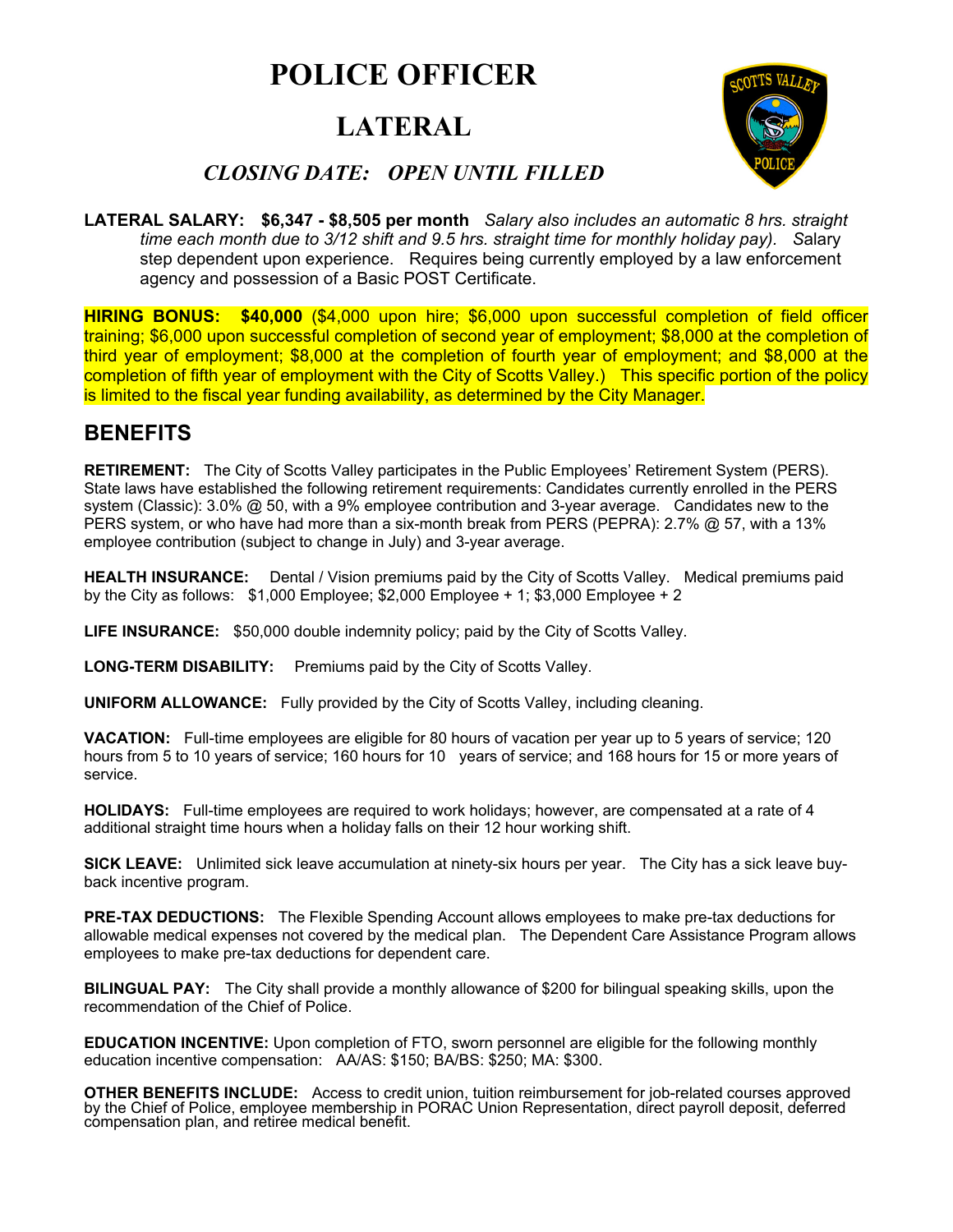#### **SCHEDULE: All police patrol personnel currently work a 12 hour / 3-4 day work schedule.**

#### **APPOINTMENT:**

Any candidate selected must pass a pre-employment medical, psychological, and polygraph exam administered by City-selected personnel before hire. Candidates must be fingerprinted and take a loyalty oath as required by the State of California at the time of hire. Appointments to regular positions are subject to an 18 month probationary period which is considered a part of the selection process. Probationary employees may be terminated without recourse during this period.

#### **MINIMUM QUALIFICATIONS:**

#### **License / Certificates:**

- Valid California Motor Vehicle Operator's License (Class C /Class 3).
- Possession of a current Basic POST Certificate.
- Current employment with a law enforcement agency.
- High school graduation or G.E.D. certificate/equivalent.
- Proof at time of application that candidate will be 21 years old by date of hire.
- Must be U.S. citizen or must have applied for citizenship and will obtain citizenship within 3 years.
- Record free of any felony convictions.
- Must reside or be willing to relocate within a 60 minute drive to the police department.

#### **Physical Condition:**

- Physical health, strength, and agility necessary to meet the physical demands of police work, as determined by a physical agility test and a medical exam based on current California's Commission on Peace Officers Standards and Training (POST) guidelines.

- Applicants that have not had corrective surgery, and do not wear contact lenses or glasses must have 20/40 or better vision. Applicants wearing glasses must have 20/20 vision in each eye and 20/40 or better in worst eye without glasses. Applicants wearing hard contact lenses are not allowed unless vision is 20/40 or better in worst eye. Applicants wearing soft contact lenses must be 20/20 in each eye, 20/200 or better in each eye without lenses, and applicant must have successfully worn soft lenses for one year. Applicants that have had corrective surgery must have 20/40 vision or better without contact lenses and surgery must have been performed at least one-year prior to date of application. Depth perception, peripheral vision and color discrimination must be free of significant deficiencies and within guidelines established by POST (refer to vision standards sheet for details).

#### **THE POSITION:**

Police officers perform any combination of the following duties, depending on specific assignment; patrol the city in radio dispatched vehicles and on foot; answer calls for protection of life and property; enforcement of City, State and Federal laws; traffic law enforcement; operate radar equipment; suppress crime by interrogation of suspicious persons, observe unusual situations on patrol beat, and settle disputes and arguments. Perform traffic control, accident investigation, render emergency assistance to citizens in need of immediate help; transport prisoners; serve warrants, participate in investigations of felonies and misdemeanors; interview persons involved in crimes and accidents; document incidents utilizing computers; perform security checks of public, commercial and residential buildings; observe assigned area for suspicious activities and unsafe conditions; provide assistance to other officers and law enforcement agencies. Participate in community-based policing, familiarization between law enforcement and community residents, and collaborative problem solving.

#### **THE DEPARTMENT:**

The Scotts Valley Police Department serves a community of over 11,000 citizens. During work hours, the population may swell to over 30,000. There are 22 sworn police officers assigned to such areas as patrol, traffic enforcement, investigations, juvenile, training, and Special Weapons and Tactics (SWAT). The Scotts Valley Police Department is a service oriented agency.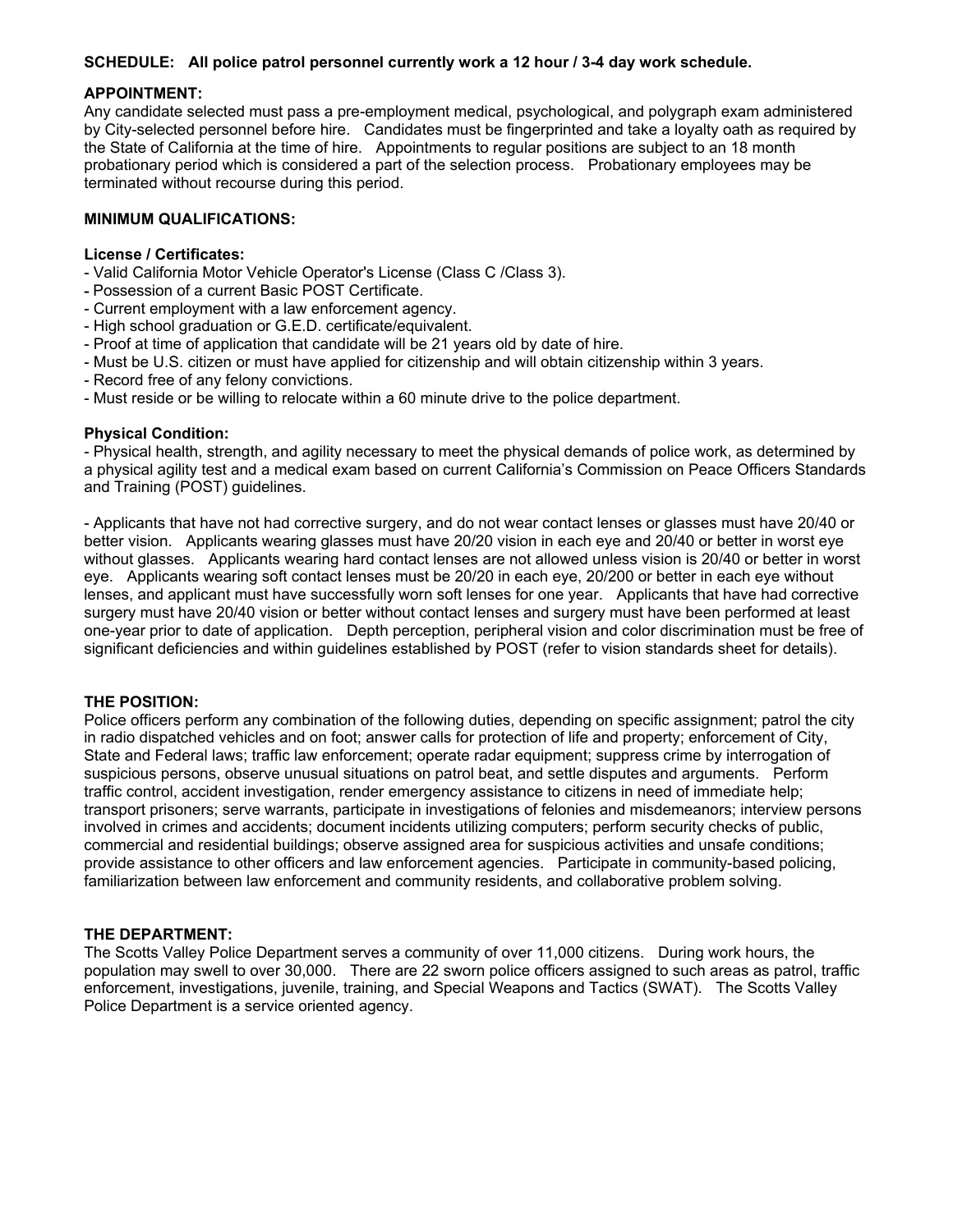#### **APPLICATION AND TESTING PROCESS:**

*Applicants are required to fill out and complete a City application form.* To obtain the required City application, one may be obtained from the police department's website at www.scottsvalleypd.com. If you have any questions, telephone or email the Police Department's Administrative Secretary at (831) 440-5649 or clocke@scottsvalley.org.

Hearing-impaired individuals can access the Department's TDD machine by calling (831) 440-5670. Applicants needing special accommodations for testing should submit a request to Personnel at the time of application. After reading this announcement, if you have further questions, call (831) 440-5649.

Candidates will be required to participate in a pre-screening interview. Those who pass the pre-screening interview will be placed on an eligibility list until such time as a position is available. Upon availability, eligibility list candidates will be invited to a selection interview to assess an applicant's experience, education, judgment, oral communication skills and interpersonal skills.

All candidates who receive a score of 80% or more on the selection interview will be placed on a hiring list. As openings occur, top candidates will be selected for a background investigation in accordance with the POST Commission and Peace Officer Background Investigations Guidelines.

Candidates will also be required to successfully complete, to the satisfaction of this department, a polygraph test administered by a licensed polygrapher, a psychological exam given by a City selected psychologist and a medical exam by a City selected physician (to include a back X-ray and general physical examination). In addition to the qualifications noted above, suitability for employment will also be based on the following POST job dimensions: moral character, handling stress and adversity, work habits, interactions with others and intellectually based abilities.

*If you are presently a California peace officer, you may be eligible for the following benefits:*

**STARTING SALARY**: You would not start at a step lower than your present pay step, except that Top Step is the highest step anyone can attain.

Lateral hires are eligible for a vacation credit adjustment that would include the number of years previously employed as a police officer when calculating our vacation accrual formula. For example, an officer with more than five but less than ten years' experience as a POST certified employee at the time of hire is eligible to earn 120 hours of annual vacation.